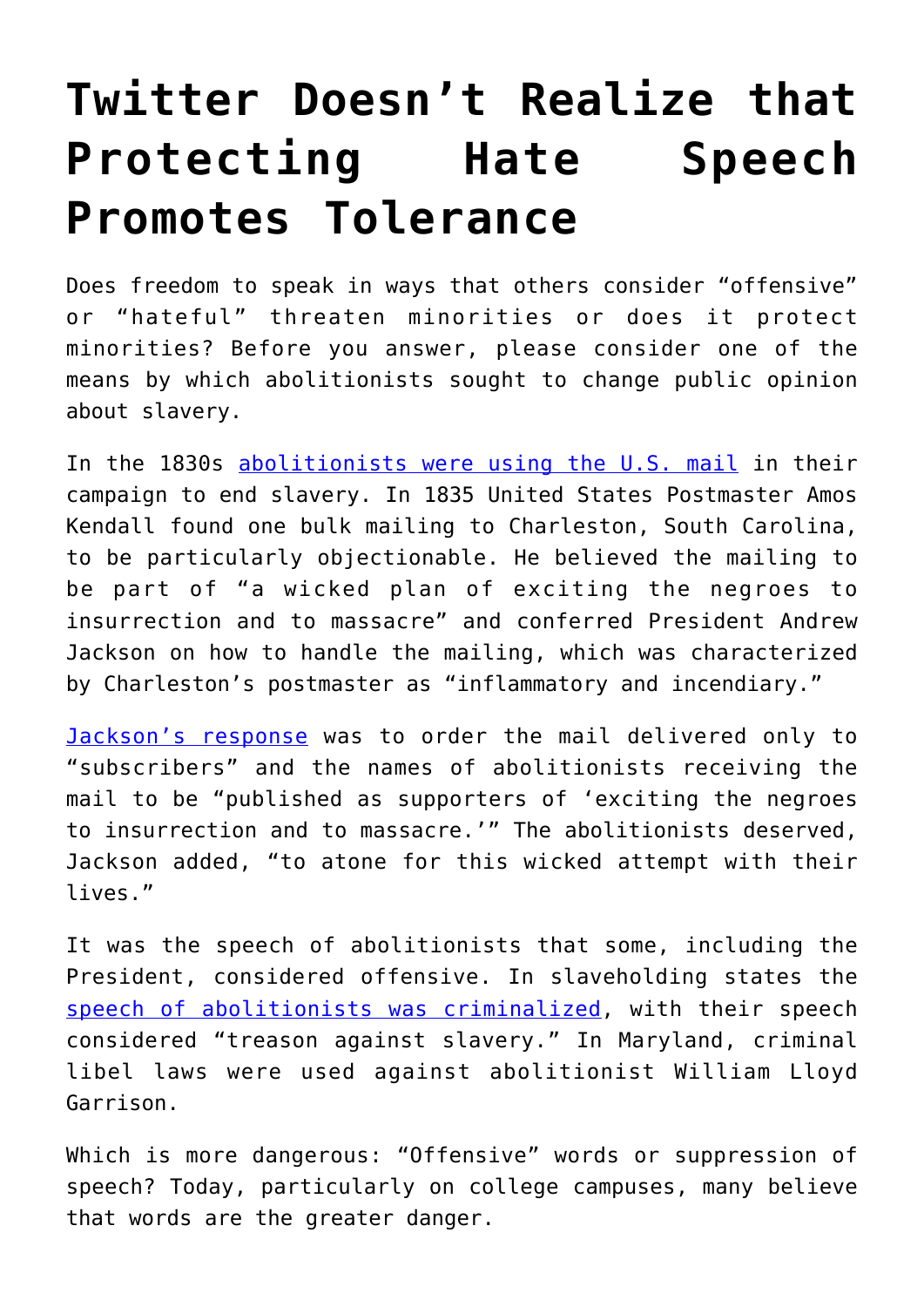Pew Research Center [survey data reveals](http://www.pewresearch.org/fact-tank/2015/11/20/40-of-millennials-ok-with-limiting-speech-offensive-to-minorities/) that 40 percent of millennials believe that "government should be able to prevent people publicly making statements that are offensive to minority groups*."* Overall, 28 percent of the U.S. population shares that views.

Social media has responded to the call of the minority for censorship. At the urging of the Southern Poverty Law Center, [Twitter has recently suspended](http://www.usatoday.com/story/tech/news/2016/11/15/twitter-suspends-alt-right-accounts/93943194/) the accounts of those on the alt-right that they determine to be guilty of hate speech. In October, [YouTube restricted access to a video](http://www.wsj.com/articles/youtube-and-prageru-1477866319) on the First Amendment by *Wall Street Journal* reporter Kimberley Strassel on the grounds that it was "potentially objectionable." The restriction was reversed after others exercised their right of free speech to expose YouTube's decision as ludicrous.

This past spring when many in England were in an uproar about Donald Trump, the English author of the Harry Potter series J.K. Rowling [offered this defense](http://www.vox.com/2016/5/17/11689244/jk-rowling-donald-trump-free-speech) of the freedom to be offensive: "[Trump's] freedom to speak protects my freedom to call him a bigot. His freedom guarantees mine." She continued,

*If my offended feelings can constitute a travel ban on Donald Trump, I have no moral grounds on which to argue that those offended by feminism or the right for transgender rights or universal suffrage should not oppress campaigners for those causes. If you seek the removal of freedoms from an opponent simply on the grounds that they have offended you, you have crossed a line to stand along tyrants who imprison, torture and kill on exactly the same justification.*

In short, the best guarantee of our right to freedom of speech is our commitment to the right of freedom of speech for others. Without that mutual respect for our constitutionally guaranteed rights, government can quickly be used against anyone's speech.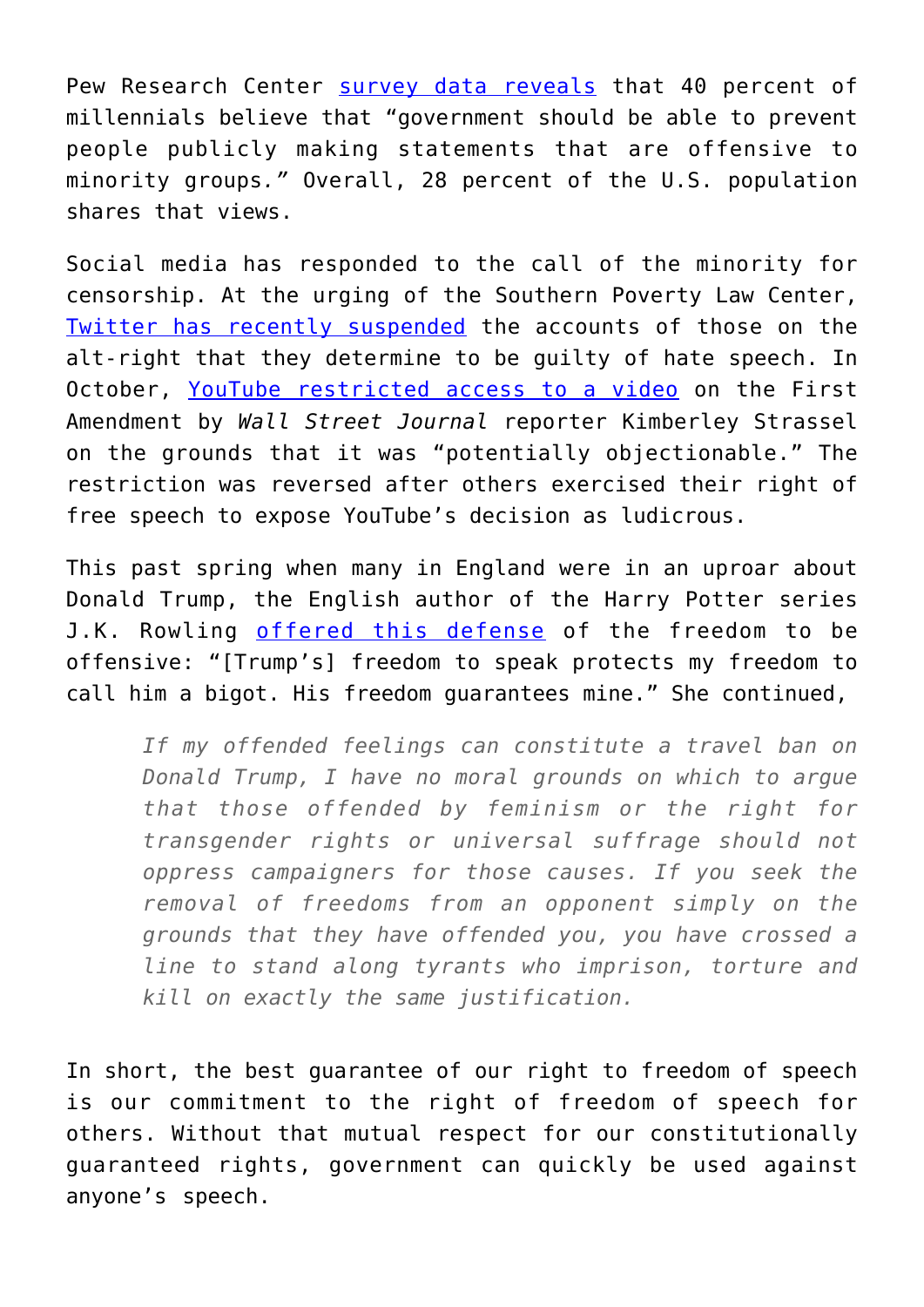In 1789, the First Amendment to the Constitution of the United States was sent to the States for ratification. About speech, the First Amendment said, "Congress shall make no law…abridging the freedom of speech, or of the press.…" Law professor [Eugene Volokh points out](http://www.washingtonpost.com/news/volokh-conspiracy/wp/2015/05/07/no-theres-no-hate-speech-exception-to-the-first-amendment/) there is no hate speech exception to the First Amendment.

Also in 1789, the French Revolution produced [Article 11 of the](https://pen.org/blog/france%E2%80%99s-laws-against-hate-speech-are-bad-news-free-speech) [Declaration of the Rights of Man](https://pen.org/blog/france%E2%80%99s-laws-against-hate-speech-are-bad-news-free-speech): "Every citizen may… speak, write, and print with freedom, but shall be responsible for such abuses of this freedom as shall be defined by law." The "but" is huge. Today the French live with an 1881 law that "prohibits anyone from publicly inciting another to discriminate against, or to hate or to harm, a person or a group for belonging or not belonging, in fact or in fancy, to an ethnicity, a nation, a race, a religion, a sex, or a sexual orientation, or for having a handicap."

If hate speech was prohibited in the U.S., Volokh raises serious questions about "what viewpoints the government would be allowed to suppress, what viewpoints would remain protected, and how judges, juries, and prosecutors are supposed to distinguish the two?"

What might have been the consequences to the abolitionists movement had a French-type law been enforced in the United States in the 1830s?

Today, if a French-type law was enforced in the United States, what might be the consequences to liberal Muslim reformers such as Ayaan Hirsi Ali and Maajid Nawaz? Ali and Nawaz have been [accused of hate speech](http://www.thedailybeast.com/articles/2016/10/29/i-m-a-muslim-reformer-why-am-i-being-smeared-as-an-anti-muslim-extremist.html) and are [prohibited from speaking](http://www.huffingtonpost.com/2014/04/10/brandeis-ayaan-hirsi-ali_n_5127792.html) on some college campuses. Ironically, Ali and Nawaz speak in defense of the rights of Muslim women. Interestingly, the Southern Poverty Law Center is among those who have [labeled](https://www.change.org/p/southern-poverty-law-center-remove-maajid-nawaz-and-ayaan-hirsi-ali-from-the-splc-s-list-of-anti-muslim-extremists) [Ali and Nawaz as extremists.](https://www.change.org/p/southern-poverty-law-center-remove-maajid-nawaz-and-ayaan-hirsi-ali-from-the-splc-s-list-of-anti-muslim-extremists) It may not be their intent, but those who want to prohibit speech may be helping to block reforms in the Muslim community.